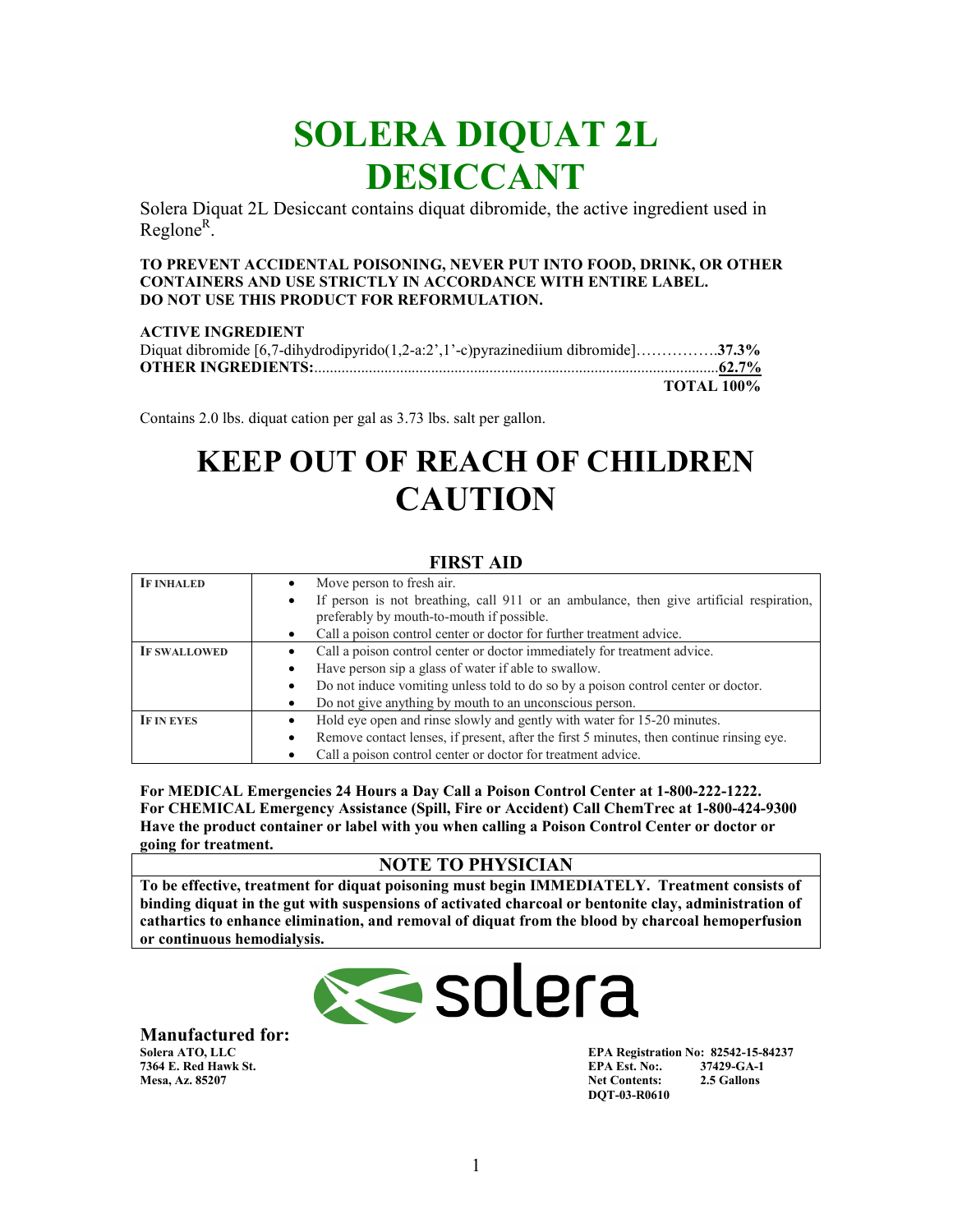#### **PRECAUTIONARY STATEMENTS**

#### **HAZARDS TO HUMANS AND DOMESTIC ANIMALS**

Harmful if inhaled. Harmful if swallowed. Causes moderate eye irritation. Avoid breathing spray mist. Remove and wash contaminated clothing before reuse. Wash thoroughly with soap and water after handling before eating, drinking, chewing gum, or using tobacco. Avoid contact with eyes or clothing. Wear protective eyeware. Wear long-sleeved shirt, long pants, socks, shoes and gloves.

#### **PERSONAL PROTECTIVE EQUIPMENT**

Some of the materials that are chemical-resistant to this product are listed below. If you want more options, follow the instructions for category A on an EPA chemical-resistance category selection chart.

#### **Applicators and Other Handlers Must Wear:**

- Coveralls over long-sleeved shirt and long pants.
- Chemical-resistant gloves made of any waterproof material such as polyethylene or polyvinyl chloride.
- Chemical-resistant footwear plus socks.
- Protective eyewear.
- Chemical-resistant headgear for overhead exposure.
- Chemical-resistant apron when cleaning equipment, mixing, or loading.

#### **User Safety Requirement**

Discard clothing and other absorbent materials that have been drenched or heavily contaminated with this product's concentrate. Do not reuse them. Follow manufacturer's instructions for cleaning/maintaining PPE. If no such instructions for washables, use detergent and hot water. Keep and wash PPE separately from other laundry.

#### **ENGINEERING CONTROLS STATEMENT**

When handlers use closed systems, enclosed cabs, or aircraft in a manner that meets the requirements listed in the Worker Protection Standard (WPS) for agricultural pesticides [40 CFR 170.240(d)(4-6)], the handler PPE requirements may be reduced or modified as specified in the WPS. Mixers, loaders, and applicators using closed systems who meet these requirements may wear: long-sleeved shirt and long pants; protective eyewear; waterproof gloves; shoes plus socks; and a chemical-resistant apron when mixing, loading, or cleaning equipment. If handling tasks are performed from inside an enclosed cab or aircraft with enclosed cockpits that meet these requirements may wear: long-sleeved shirt, long pants, shoes, and socks for the labeling-specified PPE. All labeling-specified PPE must be immediately available for use in an emergency. All applicable requirements as specified in 40 CFR 170.240(d)(4-6) must be followed.

#### **USER SAFETY RECOMMENDATIONS**

#### **Users should:**

- Wash hands before eating, drinking, chewing gum, using tobacco, or using the toilet.
- Remove clothing/PPE immediately if pesticide gets inside. Then wash thoroughly and put on clean clothing.
- Remove PPE immediately after handling this product. Wash the outside of gloves before removing. As soon as

possible, wash thoroughly and change into clean clothing.

#### **ENVIRONMENTAL HAZARDS**

This pesticide is toxic to aquatic invertebrates.

**For Terrestrial Uses**, do not apply directly to water, or to areas where surface water is present, or to intertidal areas below the mean high water mark. Do not contaminate water when disposing of equipment wash waters.

#### **DIRECTIONS FOR USE**

It is a violation of federal law to use this product in a manner inconsistent with its labeling. Do not apply this product in a way that will contact workers or other persons, either directly or through drift. Only protected handlers may be in the area during application. For any requirements specific to your State or Tribe, consult the agency responsible for pesticide regulation.

READ ENTIRE LABEL. USE STRICTLY IN ACCORDANCE WITH PRECAUTIONARY STATEMENTS AND DIRECTIONS, AND WITH APPLICABLE STATE AND FEDERAL REGULATIONS.

DO NOT APPLY THIS PRODUCT THROUGH ANY TYPE OF IRRIGATION SYSTEM.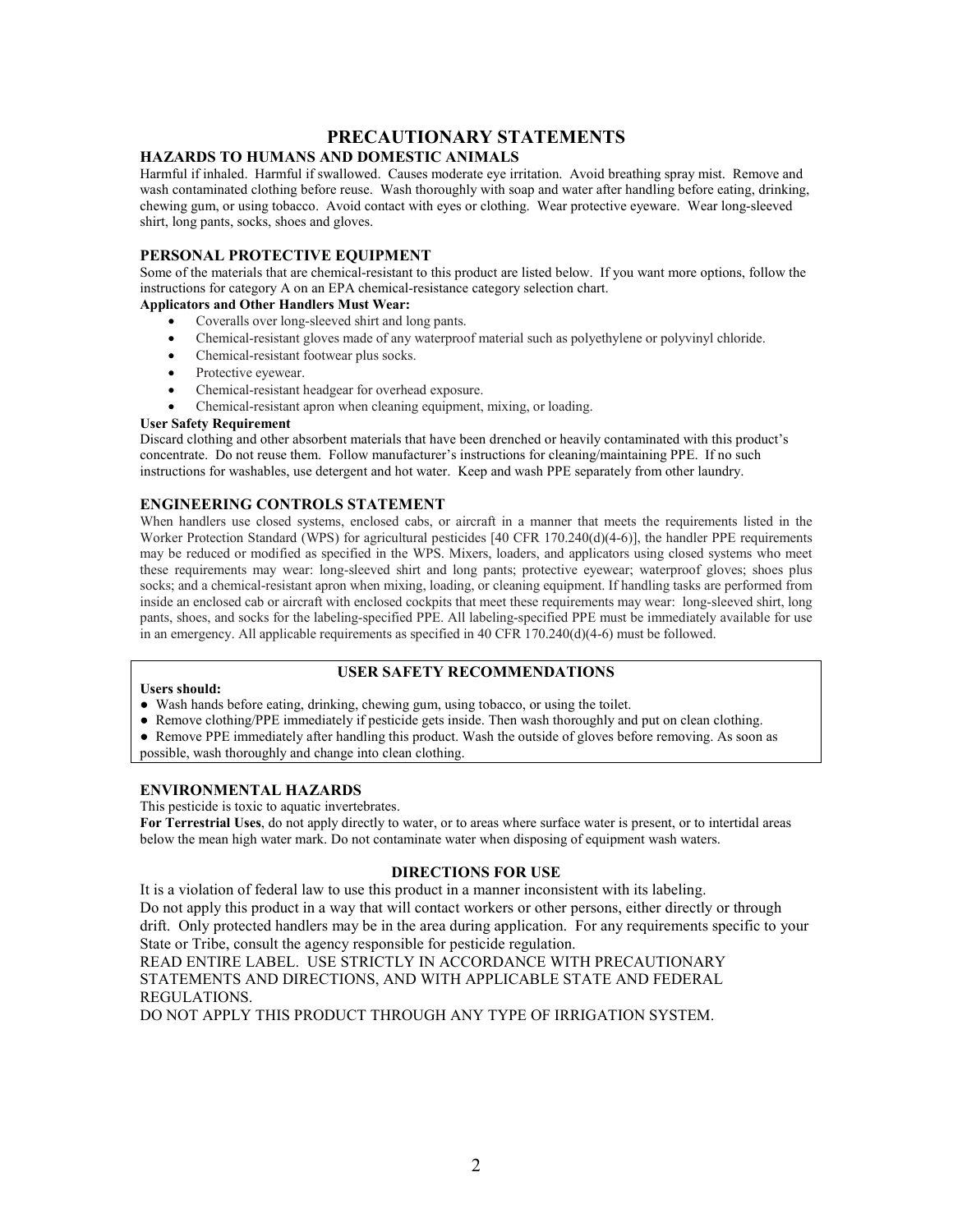#### **AGRICULTURAL USE REQUIREMENTS**

Use this product only in accordance with its labeling and with the Worker Protection Standard, 40 CFR Part 170. This Standard contains requirements for the protection of agricultural workers on farms, forests, nurseries, and greenhouses, and handlers of agricultural pesticides. It contains requirements for training, decontamination, notification, and emergency assistance. It also contains specific instructions and exceptions pertaining to the statements on this label about personal protective equipment (PPE), and restricted-entry interval. The requirements in this box only apply to uses of this product that are covered by the Worker Protection Standard.

**Do not enter or allow worker entry into treated areas during the restricted entry interval (REI) of 24 hours.** PPE required for early entry to treated areas that is permitted under the Worker Protection Standard and that involves contact with anything that has been treated, such as plants, soil, or water, is:

- Coveralls over long-sleeved shirt and long pants.
- Chemical-resistant gloves.
- Chemical-resistant footwear plus socks.
- Protective eyewear.
- Chemical-resistant headgear for overhead exposure.

#### **NON-AGRICULTURAL USE REQUIREMENTS**

The requirements in this box apply to uses of this product that are NOT within the scope of the Worker Protection Standard for agricultural pesticides {40 CFR Part 170}. The WPS applies when this product is used to produce agricultural plants on farms, forests, nurseries, or greenhouses.

Keep all unprotected persons out of operating areas or vicinity where here may be drift.

**Do not allow people or pets to touch treated plants until the sprays have dried.** 

**For terrestrial uses**, do not enter or allow entry of maintenance workers into treated areas, or allow contact with treated vegetation wet with spray, dew, or rain, without appropriate protective clothing until spray has dried.

#### **STORAGE AND DISPOSAL**

**Do not contaminate water, food, or feed by storage, disposal, or cleaning of equipment.** 

**PESTICIDE STORAGE:** Keep pesticide in original container. Do not put concentrate or dilute into food or drink containers. Do not contaminate feed, foodstuffs, or drinking water. Do not store or transport near feed or food. Store at temperatures above 32°F.

**PESTICIDE DISPOSAL:** Open dumping is prohibited. Pesticide wastes are toxic. Improper disposal of excess pesticide, spray mixture, or rinsate is a violation of Federal law. If these wastes cannot be disposed of by use according to label instructions, contact your State Pesticide or Environmental Control Agency or the Hazardous Waste representative at the nearest EPA Regional Office for guidance.

**CONTAINER DISPOSAL:** Nonrefillable container. Do not reuse or refill this container. Offer for recycling if available. Clean container promptly after emptying. Triple rinse as follows: Empty the remaining contents into application equipment or a mix tank and drain for 10 seconds after the flow begins to drip. Fill the container  $\frac{1}{4}$  full with water and recap. Shake for 10 seconds. Pour rinsate into application equipment or a mix tank or store rinsate for later use or disposal. Drain for 10 seconds after the flow begins to drip. Repeat this procedure two more times. **CONTAINER IS NOT SAFE FOR FOOD, FEED, OR DRINKING WATER!.** 

#### **GENERAL INFORMATION**

Solera Diquat 2L Desiccant is a nonvolatile herbicide for use as a preharvest aid to desiccate certain crops in order to facilitate harvesting. Solera Diquat 2L Desiccant is also recommended for use as a general herbicide to control weeds in noncrop areas and nonbearing crops. Solera Diquat 2L Desiccant is a contact-type herbicide and requires actively growing green plant tissue to function. Thorough coverage of all green plant tissue is essential for effective control. Solera Diquat 2L Desiccant is rapidly absorbed by green plant tissue and interacts with the phytosynthetic process to produce compounds which destroy plant cells. Herbicidal activity is usually quite rapid with effects visible in a few days.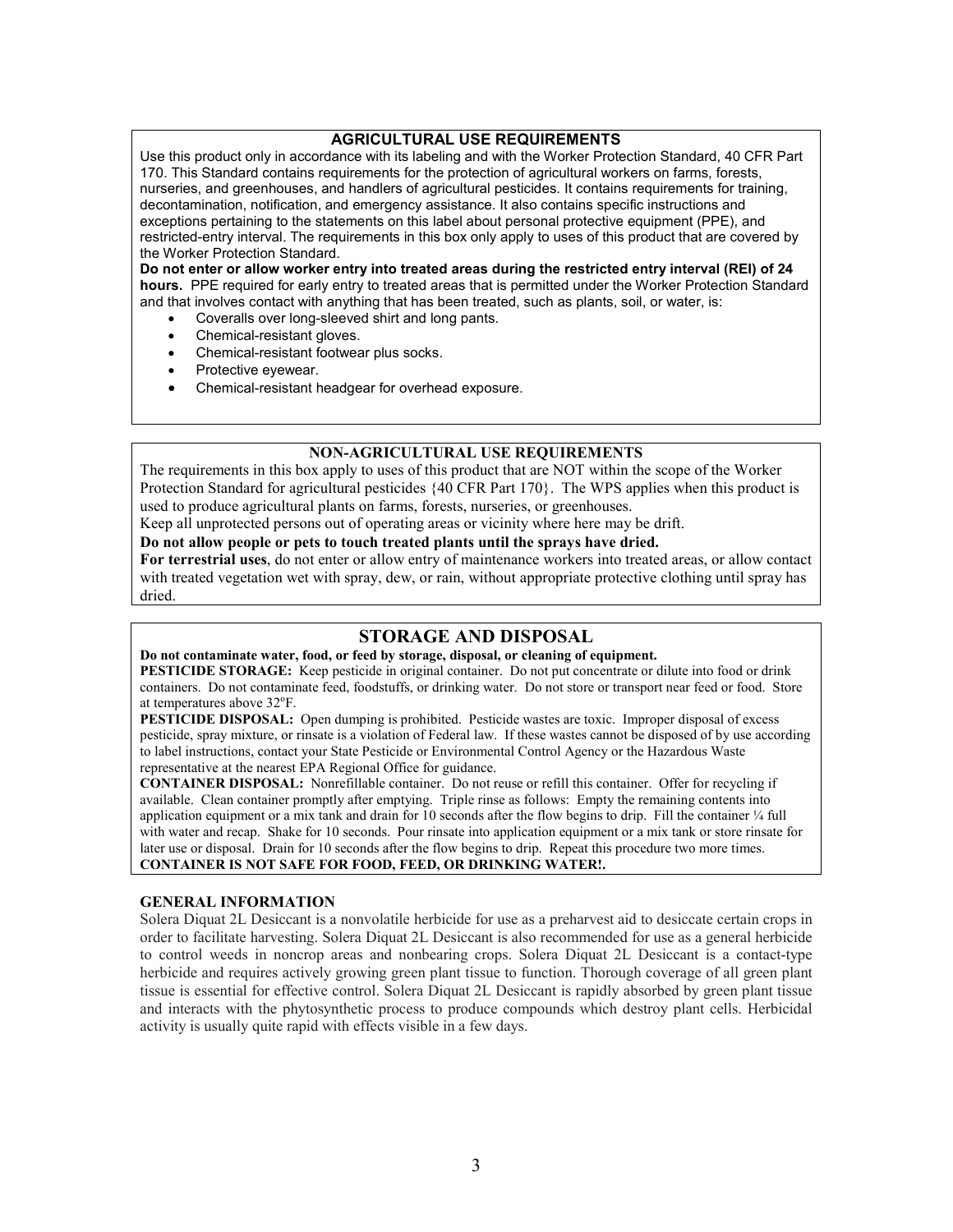#### **AGRICULTURAL USE DIRECTIONS**

#### **APPLICATION**

Since Solera Diquat 2L Desiccant is a contact-type herbicide, it is essential to obtain complete coverage of the target weed or crop to achieve effective results. Improper application technique and/or application to large, stressed, or mowed weeds will generally result in unacceptable control. Complete coverage is also essential for effective performance in harvest aid applications. See details below for additional information.

#### **Nozzle Selection**

The use of flat fan nozzles will result in the most effective application of Solera Diquat 2L Desiccant. The use of nozzles other than flat fans may result in reduced performance due to inadequate coverage.

#### **Spray Volume**

Follow recommended minimum spray volumes listed for each use of Solera Diquat 2L Desiccant. These are **minimum** volumes only, and spray volumes should be increased as necessary to obtain complete coverage of the target weed or plant without runoff from the foliage. When spraying less than 20 gals. of spray carrier per acre, target weeds should not exceed 6 inches in height.

#### **SPRAY ADJUVANTS**

#### **Always Add One of the Following:**

#### **Nonionic Surfactant (NIS)**

Add a NIS containing 75% or greater surface active agent at  $0.06-0.5\%$  v/v (1/2-4 pts. per 100 gals.) of the finished spray volume.

#### **Other Adjuvants**

Adjuvants other than NIS may be used providing the product meets the following criteria:

- Contains only EPA exempt ingredients.
- Is compatible in mixture. Compatibility may be established through a jar test.

• Is supported locally for use with Solera Diquat 2L Desiccant through proven field trials and through university and extension recommendations.

#### **RATES**

Follow recommended rates listed with each use of Solera Diquat 2L Desiccant. Use the higher label rates when weeds are large or dense. Also, use higher labeled rates for harvest aid when crop vegetation is dense.

#### **APPLICATION TIMING**

**Solera Diquat 2L Desiccant should be applied to emerged weeds when they are small. Weeds 1 inch to 6 inches in height are the easiest to control.** When weeds have been grazed or mowed, thus removing much of the green foliage, allow the weeds to regrow to a height of 2-4 inches before spraying. For proper application timing of harvest aid applications, refer to each crop for recommendations.

Weeds emerging after application of Solera Diquat 2L Desiccant will not be controlled or suppressed.

#### **RAINFASTNESS**

Because Solera Diquat 2L Desiccant is rapidly absorbed by green plant tissue, rain occurring 30 minutes after application will have no effect on the activity of Solera Diquat 2L Desiccant.

#### **ENVIRONMENTAL CONDITIONS**

Solera Diquat 2L Desiccant is active over a wide range of environmental conditions. Cool weather (below 55°F) will slow the activity of Solera Diquat 2L Desiccant, as will cloudy, overcast weather, but will not affect performance. In dry areas, dust stirred up by high winds or equipment tires can coat target surface and reduce Solera Diquat 2L Desiccant activity. Avoid applying Solera Diquat 2L Desiccant in extremely dusty conditions.

#### **SPRAY DRIFT MANAGEMENT**

AVOIDING SPRAY DRIFT AT THE APPLICATION SITE IS THE RESPONSIBILITY OF THE APPLICATOR AND THE GROWER. The interaction of many equipment-and-weather related factors determine the potential for spray drift. The applicator and the grower are responsible for considering all there factors hen making decisions.

The following drift management requirements must be followed to avoid off-target drift movement from aerial applications to agricultural field crops. These requirements do not apply to forestry applications, public health uses or to applications suing dry formulations:

- The distance of the outermost nozzles on the boom must not exceed  $\frac{3}{4}$  the length of the wingspan or rotor.
- Nozzles must always point backward parallel with the air stream and never be pointed downward more than 45 degrees.

Where states have more stringent regulations, they must be observed.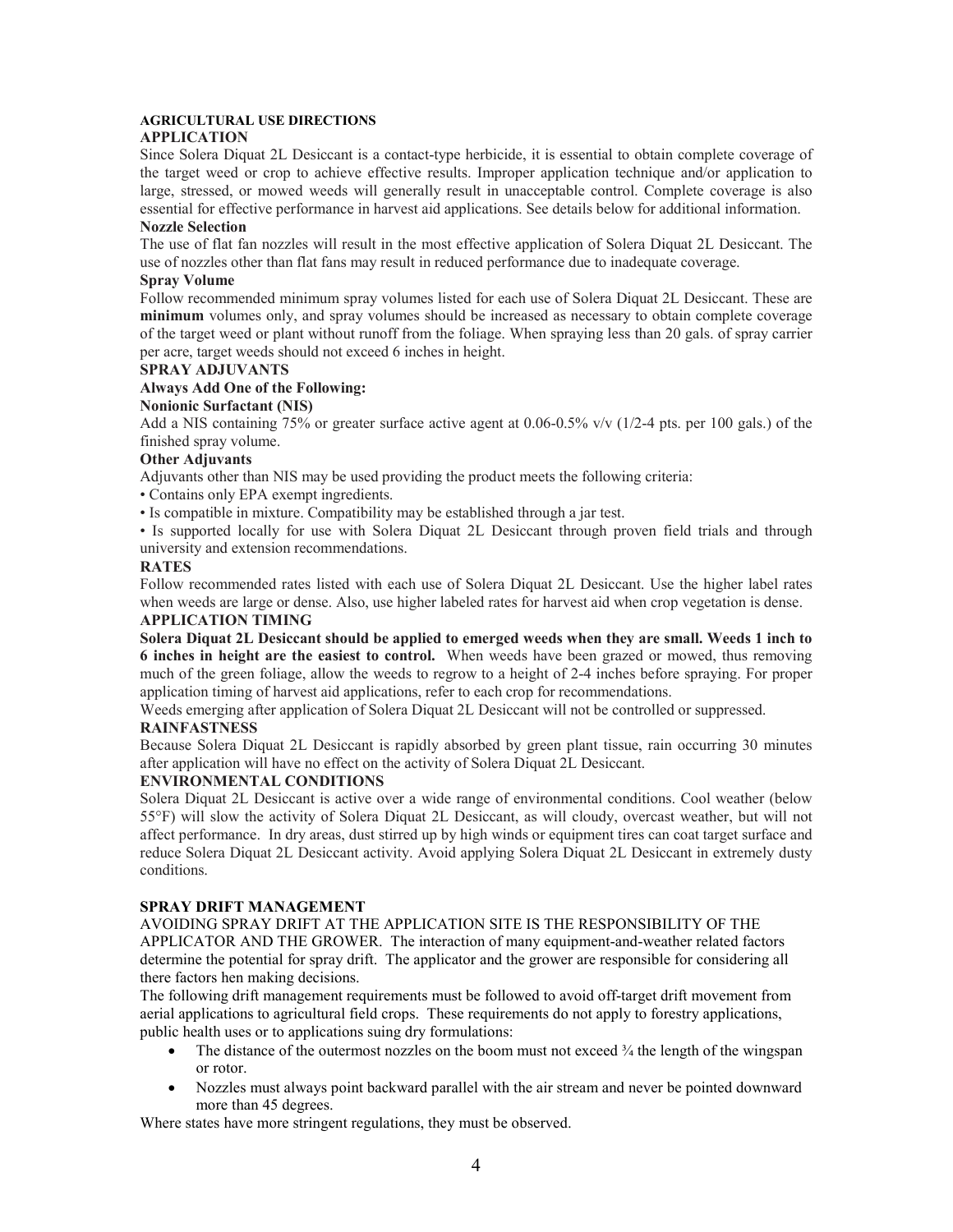#### **DROPLET SIZE:**

The most effective ay to reduce drift potential is to apply large droplets. The best drift management strategy is to apply the largest droplets that provide sufficient coverage and control. Applying larger droplets reduces drift potential, but will not prevent drift if applications are made improperly, or under unfavorable environmental conditions (see Wind, Temperature and Humidity, and Temperature Inversions sections of the label).

#### **CONTROLLING DROPLET SIZE:**

**Volume** – Use high flow rate nozzles to apply the highest practical spray volume. Nozzles with higher rated flows produce larger droplets.

**Pressure** – Do not exceed the nozzle manufacturer's recommended pressures. For many nozzle types, lower pressure produces larger droplets. When higher flow rates are needed, use higher flow rate nozzles instead of increasing pressure.

**Number of Nozzles** – Use the minimum number of nozzles that provide uniform coverage.

**Nozzle Orientation** – Orienting nozzles so that the spray is released parallel to the air stream produces larger droplets than other orientations and is the recommended practice. Significant deflection from horizontal will reduce the droplet size and increase drift potential.

**Nozzle Type** – Use a nozzle type that is designed for the intended application. With most nozzle types, narrower spay angles produce larger droplets. Consider using low-drift nozzles. Solid stream nozzles oriented straight back produce the largest droplets and the lowest drift.

#### **BOOM LENGTH:**

For some use patterns, reducing the effective boom length to less than  $\frac{3}{4}$  of the wingspan or rotor length may further reduce drift without reducing swath width.

#### **APPLICATON HEIGHT:**

Applications should not be made from a height greater than 10 feet above the top of the largest plants unless a greater height is required for aircraft safety. Making applications at the lowest height that is safe reduces exposure of droplets to evaporation and wind.

#### **SWATH ADJUSTMENT:**

When applications are made with a crosswind, the swath will be displaced downwind. Therefore, on the up and downside edges for the field, the applicator must compensate for this displacement by adjusting the path of the aircraft upwind. Swath adjustment distance should increase with increasing drift potential (higher wind, smaller droplets, etc.).

#### **WIND:**

Drift potential is lowest between wind speeds of 2-10 mph. However, many factors, including droplet size and equipment type, determine drift potential at any given speed. Application should be avoided below 2 mph due to variable wind direction and high inversion potential. NOTE: Local terrain can influence wind patterns. Every applicator should be familiar with local wind patterns and how they affect spray drift.

#### **TEMPERATURE AND HUMIDITY:**

When making applications in low relative humidity, set up equipment to produce larger droplets to compensate for evaporation. Droplet evaporation is most severe when conditions are both hot and dry. **TEMPERATURE INVERSIONS:** 

Applications should not occur during a temperature inversion because drift potential is high. Temperature inversions restrict vertical air mixing, which causes small-suspended droplets to remain in a concentrated cloud. This cloud can move in unpredictable directions due to the light variable winds common during inversions. Temperature inversions are characterized by increasing temperatures with altitude and are common on nights with limited cloud cover and light to no wind. They begin to form as the sun sets and often continue into the morning. Their presence can be indicated by ground fog; however, if fog is not present, inversions can also be identified by the movement of smoke from a ground source or an aircraft smoke generator. Smoke that layers and moves laterally in a concentrated cloud (under low wind conditions) indicates an inversion, while smoke that moves upward and rapidly dissipates, indicates good vertical air mixing.

#### **SENSITIVE AREAS:**

The pesticide should only be applied when the wind is blowing away from adjacent sensitive areas (e.g. residential areas, bodies of water, known habitat for threatened or endangered species, non-target crops).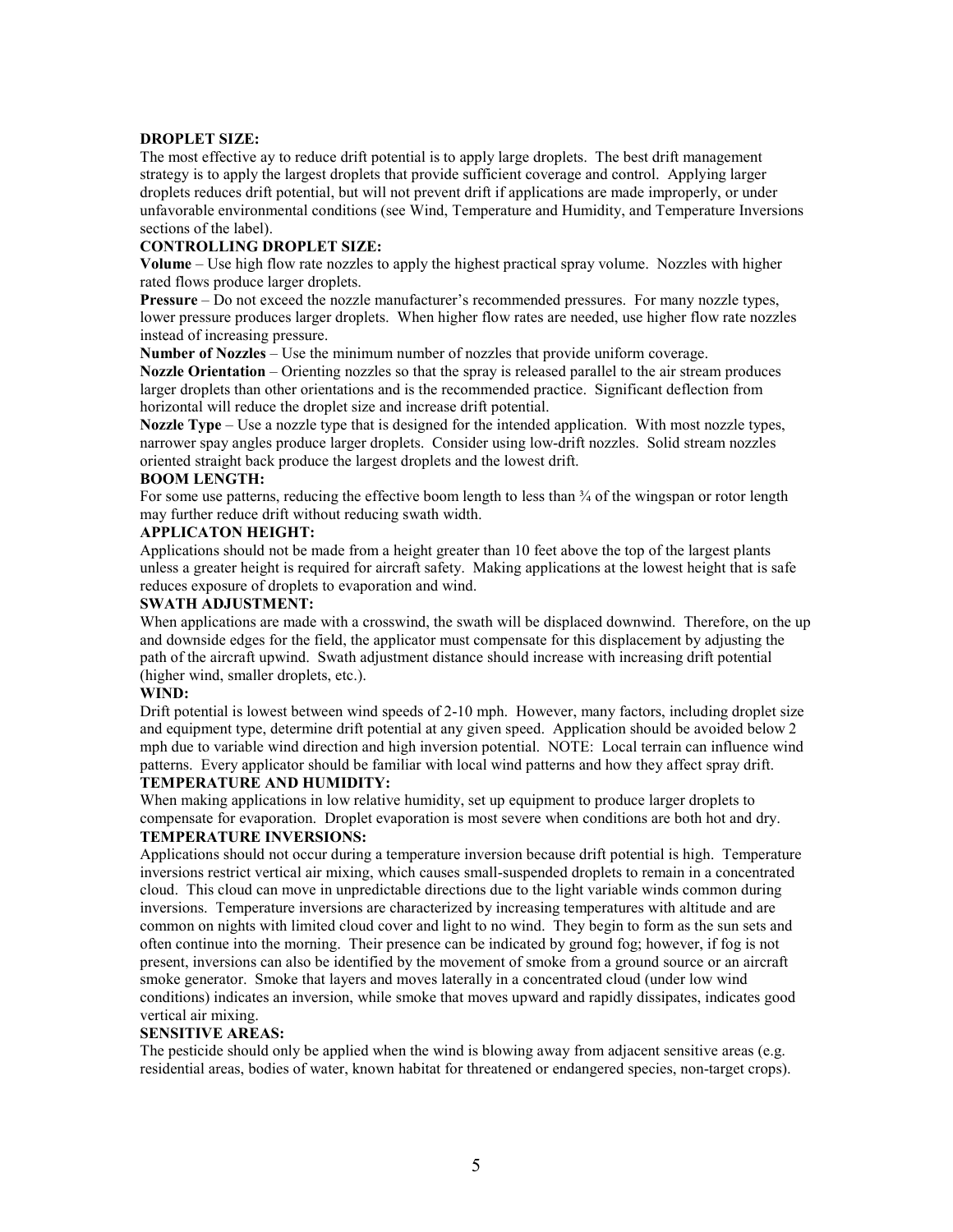#### **SPECIFIC USE INSTRUCTIONS**

The following table indicates use pattern, rates, minimum spray volumes, and preharvest interval for specific uses.

| Crop                                     | Use Pattern                            | Rate Per<br>Acre                                                                   | Minimum<br><b>Total Spray</b><br>Volume Per<br>Acre | Preharvest<br>Interval<br>(Days) | Precautions, Restrictions and<br>Comments                                                                                                                                                                                                                                                                                          |
|------------------------------------------|----------------------------------------|------------------------------------------------------------------------------------|-----------------------------------------------------|----------------------------------|------------------------------------------------------------------------------------------------------------------------------------------------------------------------------------------------------------------------------------------------------------------------------------------------------------------------------------|
| Alfalfa<br>(seed crop<br>only)           | Preharvest<br>desiccation<br>broadcast | 1 1/2-2 pts. (see<br>precautions<br>section for<br>additional rate<br>information) | Ground: 15 gal.<br>Air: $5$ gal.                    | $\overline{3}$                   | On this stands of seed alfalfa use 1<br>$\bullet$<br>pt per acre.<br>Desiccation is complete in 3-10<br>days.<br>Do not graze or feed treated forage<br>to livestock.<br>Do not use seed from treated plants<br>٠<br>for food, feed or oil purposes.                                                                               |
| Clover<br>(seed crop<br>only)            | Preharvest<br>desiccation<br>broadcast | $11/2 - 2$ pts.                                                                    | Ground: 15 gal.<br>Air: $5$ gal.                    | 3                                | Desiccation is complete in 3-10<br>$\bullet$<br>days.<br>Do not graze or feed treated forage<br>to livestock.<br>Do not use seed from treated plants<br>$\bullet$<br>for food, feed or oil purposes.                                                                                                                               |
| Potato                                   | Preharvest<br>desiccation<br>broadcast | $\overline{1-2}$ pts.                                                              | Ground: 20 gal.<br>Air: $5$ gal.                    | $\overline{7}$                   | Do not apply to drought stressed<br>$\bullet$<br>potatoes.<br>Make a second application if<br>necessary to obtain additional<br>desiccation where vine growth is<br>dense. For improved vine<br>coverage, a 5 day interval is<br>recommended between<br>applications.<br>Do not exceed a total of 4 pts. per<br>$\bullet$<br>acre. |
| Sorghum,<br>Grain<br>(seed crop<br>only) | Preharvest<br>desiccation<br>broadcast | $11/2 - 2pts$                                                                      | Ground: 15 gal.<br>Air: 5 gal.                      | $\overline{a}$                   | Apply within 1-2 weeks of harvest<br>$\bullet$<br>and when seeds have not more than<br>30% moisture.<br>Do not graze or feed treated forage<br>٠<br>to livestock.<br>Do not use seed from treated plants<br>for food, feed or oil purposes.                                                                                        |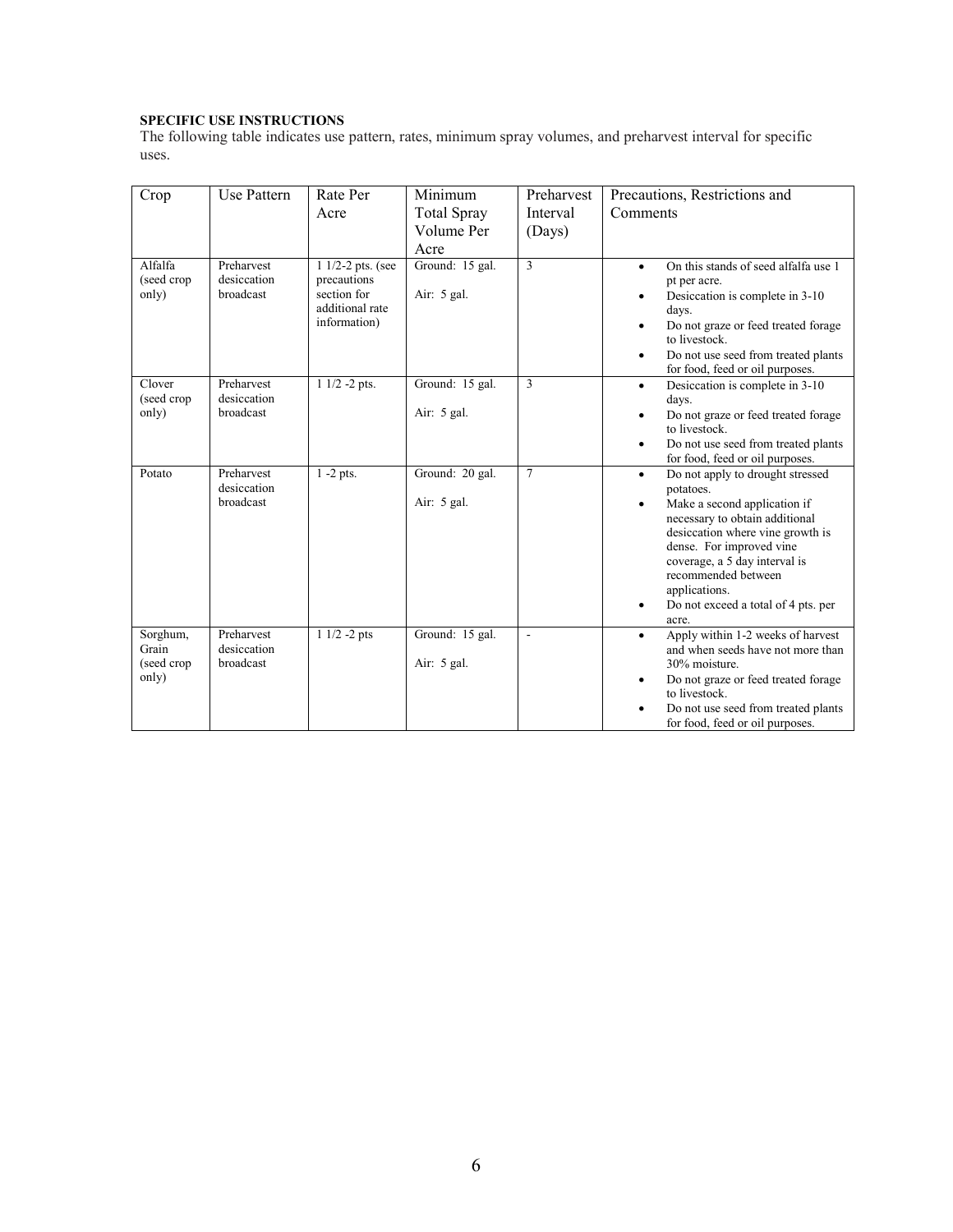| Crop                                                                                                                                                                                                                                                                                                                                                                                                                                                                                                                                                                                                                                                                                                                                     | Use Pattern    | Rate Per      | Minimum            | Preharvest                                                              | Precautions, Restrictions and                                                                                                                                                                                                                                                                                                                                                                                                                                                                       |
|------------------------------------------------------------------------------------------------------------------------------------------------------------------------------------------------------------------------------------------------------------------------------------------------------------------------------------------------------------------------------------------------------------------------------------------------------------------------------------------------------------------------------------------------------------------------------------------------------------------------------------------------------------------------------------------------------------------------------------------|----------------|---------------|--------------------|-------------------------------------------------------------------------|-----------------------------------------------------------------------------------------------------------------------------------------------------------------------------------------------------------------------------------------------------------------------------------------------------------------------------------------------------------------------------------------------------------------------------------------------------------------------------------------------------|
|                                                                                                                                                                                                                                                                                                                                                                                                                                                                                                                                                                                                                                                                                                                                          |                | Acre          | <b>Total Spray</b> | Interval                                                                | Comments                                                                                                                                                                                                                                                                                                                                                                                                                                                                                            |
|                                                                                                                                                                                                                                                                                                                                                                                                                                                                                                                                                                                                                                                                                                                                          |                |               | Volume Per         | (Days)                                                                  |                                                                                                                                                                                                                                                                                                                                                                                                                                                                                                     |
|                                                                                                                                                                                                                                                                                                                                                                                                                                                                                                                                                                                                                                                                                                                                          |                |               | Acre               |                                                                         |                                                                                                                                                                                                                                                                                                                                                                                                                                                                                                     |
| Tree, Vine,<br>Small Fruit,<br>Vegetable<br>Crops-<br>Nonbearing<br>Acerola<br>(West Indian<br>Cherry)<br>Almonds<br>Apple<br>Apricots<br>Artichokes<br>Asparagus<br>Avocados<br><b>Bananas</b><br>Blackberry<br>Blueberry<br>Boysenberry<br>Cherries<br>Coffee<br>Conifers<br>Crabapple<br>Cranberry<br>Dates<br>Dewberry<br>Elderberry<br>Figs<br>Filberts<br>Ginseng<br>Gooseberry<br>Grapes<br>Grapefruit<br>Guava<br>Huckleberry<br>Jojoba<br>Kiwi<br>Lemons<br>Limes<br>Loganberry<br>Macadamia<br>Mango<br>Nectarines<br>Olives<br>Oranges<br>Papayas<br>Passion Fruit<br>Peaches<br>Pears<br>Pecans<br>Persimmons<br>Pistachios<br>Plantains<br>Plums<br>Pomegranate<br>Prunes<br>Raspberry<br>Tangelos<br>Tangerines<br>Walnuts | Directed Spray | $11/2 - 2pts$ | Ground: 15 gal.    | Do not use<br>for food or<br>feed for one<br>year after<br>application. | Solera Diquat 2L Desiccant can be<br>$\bullet$<br>used during site preparation prior to<br>planting and up to 1 year of<br>harvest.<br>Retreatment may be necessary for<br>$\bullet$<br>complete control of grasses and<br>older established weeds.<br>Do not allow spray to contact green<br>$\bullet$<br>stems, foliage, or fruit as injury can<br>occur.<br>Use a shield or wrap plant when<br>$\bullet$<br>spraying around young trees or<br>vines.<br>Do not graze treated areas.<br>$\bullet$ |
|                                                                                                                                                                                                                                                                                                                                                                                                                                                                                                                                                                                                                                                                                                                                          |                |               |                    |                                                                         |                                                                                                                                                                                                                                                                                                                                                                                                                                                                                                     |